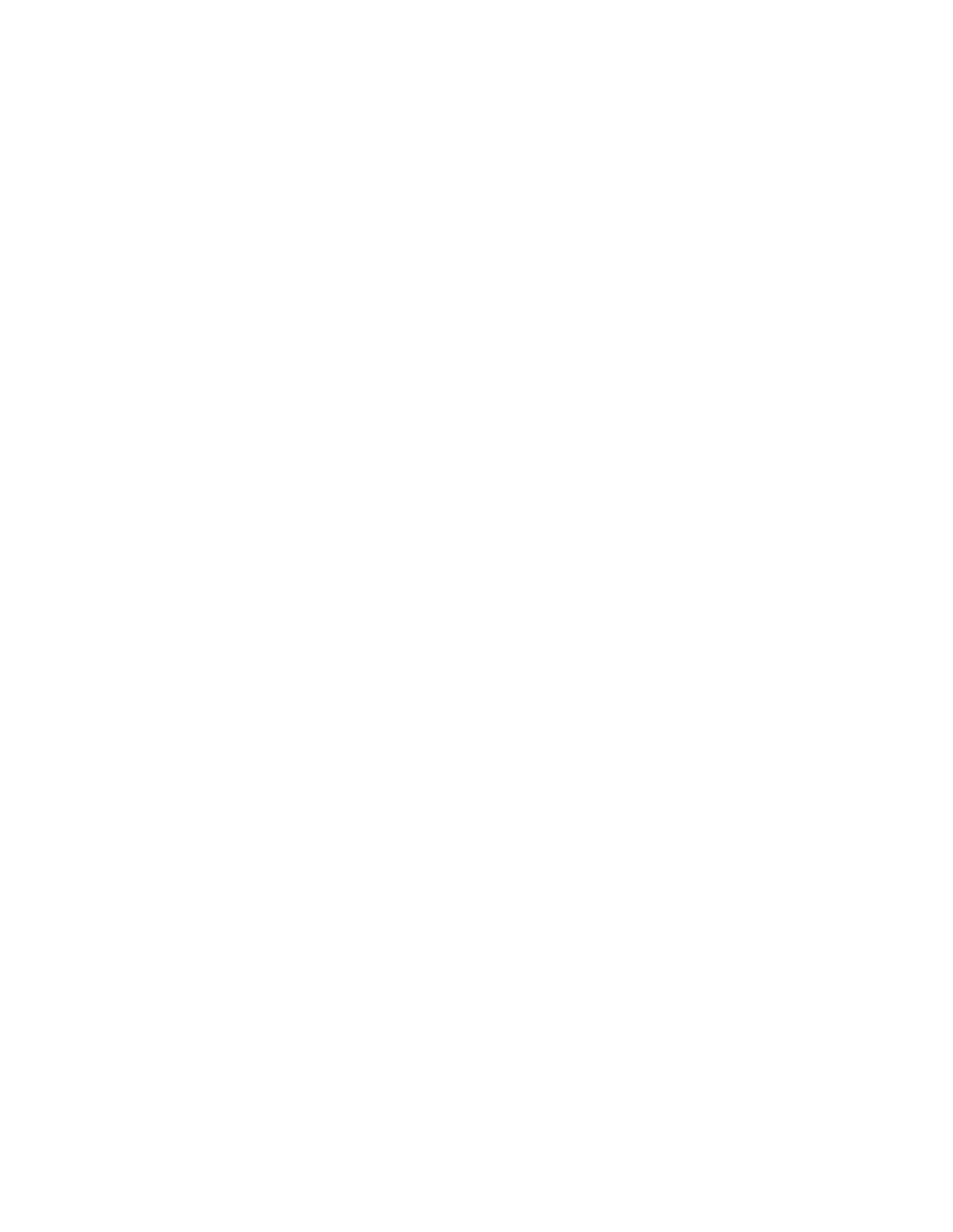## **ENGROSSED SUBSTITUTE HOUSE BILL 1136** \_\_\_\_\_\_\_\_\_\_\_\_\_\_\_\_\_\_\_\_\_\_\_\_\_\_\_\_\_\_\_\_\_\_\_\_\_\_\_\_\_\_\_\_\_\_\_

\_\_\_\_\_\_\_\_\_\_\_\_\_\_\_\_\_\_\_\_\_\_\_\_\_\_\_\_\_\_\_\_\_\_\_\_\_\_\_\_\_\_\_\_\_\_\_

#### AS AMENDED BY THE SENATE

Passed Legislature - 1991 Regular Session

### **State of Washington 52nd Legislature 1991 Regular Session**

**By** House Committee on Commerce & Labor (originally sponsored by Representatives Haugen, O'Brien, Wilson, Wineberry, Spanel, Prince, Valle, H. Myers, Heavey, Scott, Cole, Zellinsky, Wood, Paris, Orr, Jacobsen, Leonard and May).

Read first time February 18, 1991.

 AN ACT Relating to cosmetology; amending RCW 18.16.020, 18.16.030, 18.16.050, 18.16.060, 18.16.090, 18.16.100, 18.16.110, 18.16.130, 18.16.140, 18.16.150, 18.16.160, 18.16.200, 50.04.225, 51.12.020, and 82.04.360; adding new sections to chapter 18.16 RCW; creating a new section; repealing RCW 18.16.040 and 18.16.120; prescribing penalties; providing an effective date; and declaring an emergency.

7 BE IT ENACTED BY THE LEGISLATURE OF THE STATE OF WASHINGTON:

8 **Sec. 1.** RCW 18.16.020 and 1984 c 208 s 2 are each amended to read 9 as follows:

10 As used in this chapter, the following terms have the meanings 11 indicated unless the context clearly requires otherwise:

12 (1) "Board" means the cosmetology, barbering, esthetics, and 13 manicuring advisory board.

14 (2) "Director" means the director of the department of licensing or 15 the director's designee.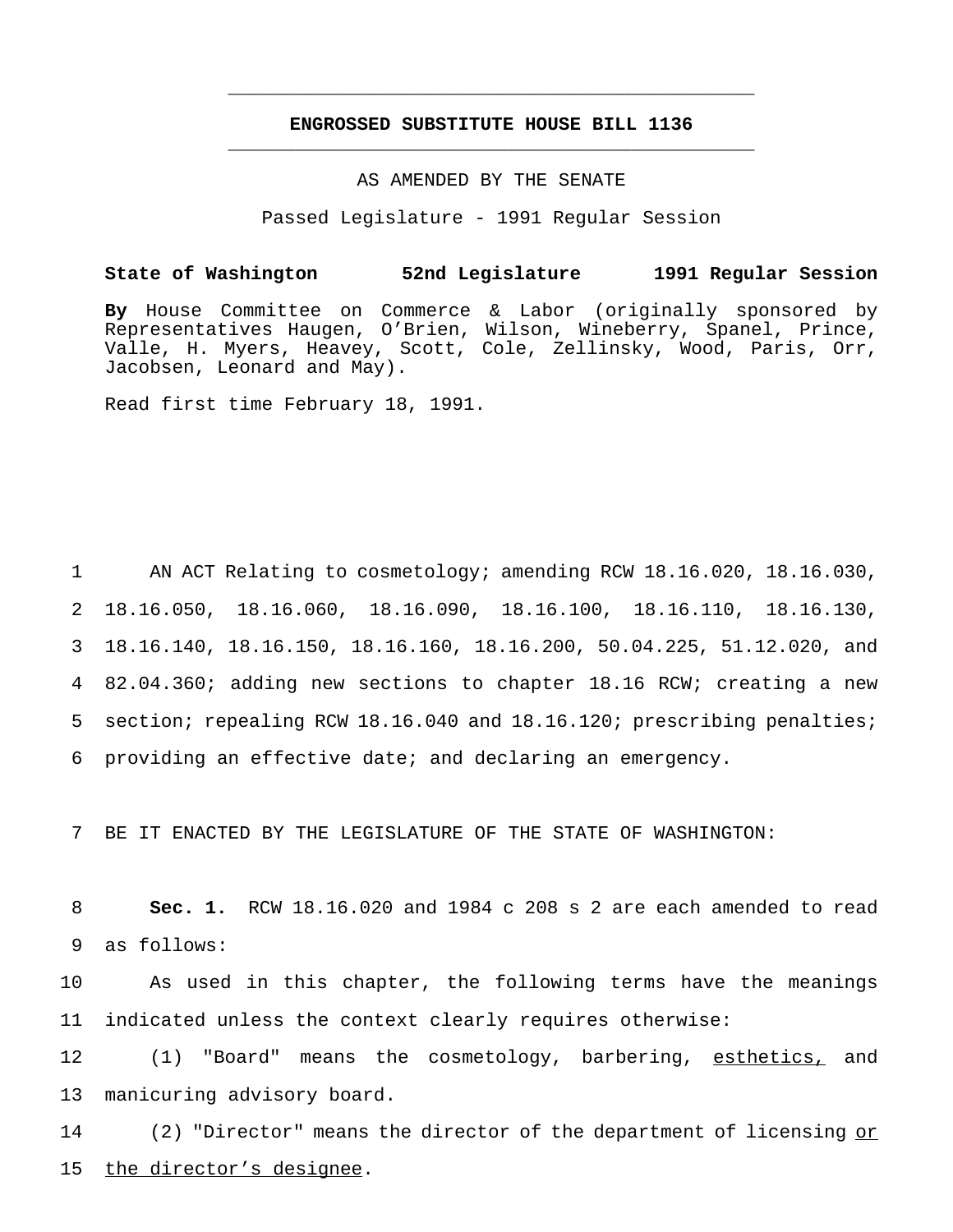1 (3) "The practice of cosmetology" means the practice of 2 ((manicuring, the practice of barbering)) cutting, trimming, styling, 3 shampooing, ((and the)) permanent waving, chemical relaxing or 4 straightening, bleaching, or coloring of the hair of the face, neck, 5 and scalp and manicuring and esthetics.

 (4) "Cosmetologist" means a person licensed under this chapter to engage in the practice of cosmetology and who has completed sixteen hundred hours of instruction at a school licensed under this chapter. (5) "The practice of barbering" means the cutting, trimming, arranging, dressing, curling, waving and shampooing hair of the face, neck and scalp.

12 (6) "Barber" means a person licensed under this chapter to engage 13 in the practice of barbering ((and who has completed eight hundred 14 hours of instruction at a school licensed under this chapter)).

15 (7) "Practice of manicuring" means the cleaning, shaping, or 16 polishing of the nails of the hands or feet, and the application and 17 removal of artificial nails((<del>, skin care involving hot compresses,</del> 18 massage, or the use of electrical appliances or chemical compounds 19 formulated for professional application only, and the temporary removal 20 of superfluous hair by means of lotions, creams or mechanical or 21 electrical apparatus or appliances on another person)).

22 (8) "Manicurist" means a person ((who has successfully completed 23 five hundred hours of instruction at a school licensed under this 24 chapter and who is licensed pursuant to this chapter)) licensed under 25 this chapter to engage in the practice of manicuring.

26 (9) <u>"Practice of esthetics" means skin care of the face, neck, and</u> 27 hands involving hot compresses, massage, or the use of approved 28 electrical appliances or nonabrasive chemical compounds formulated for 29 professional application only, and the temporary removal of superfluous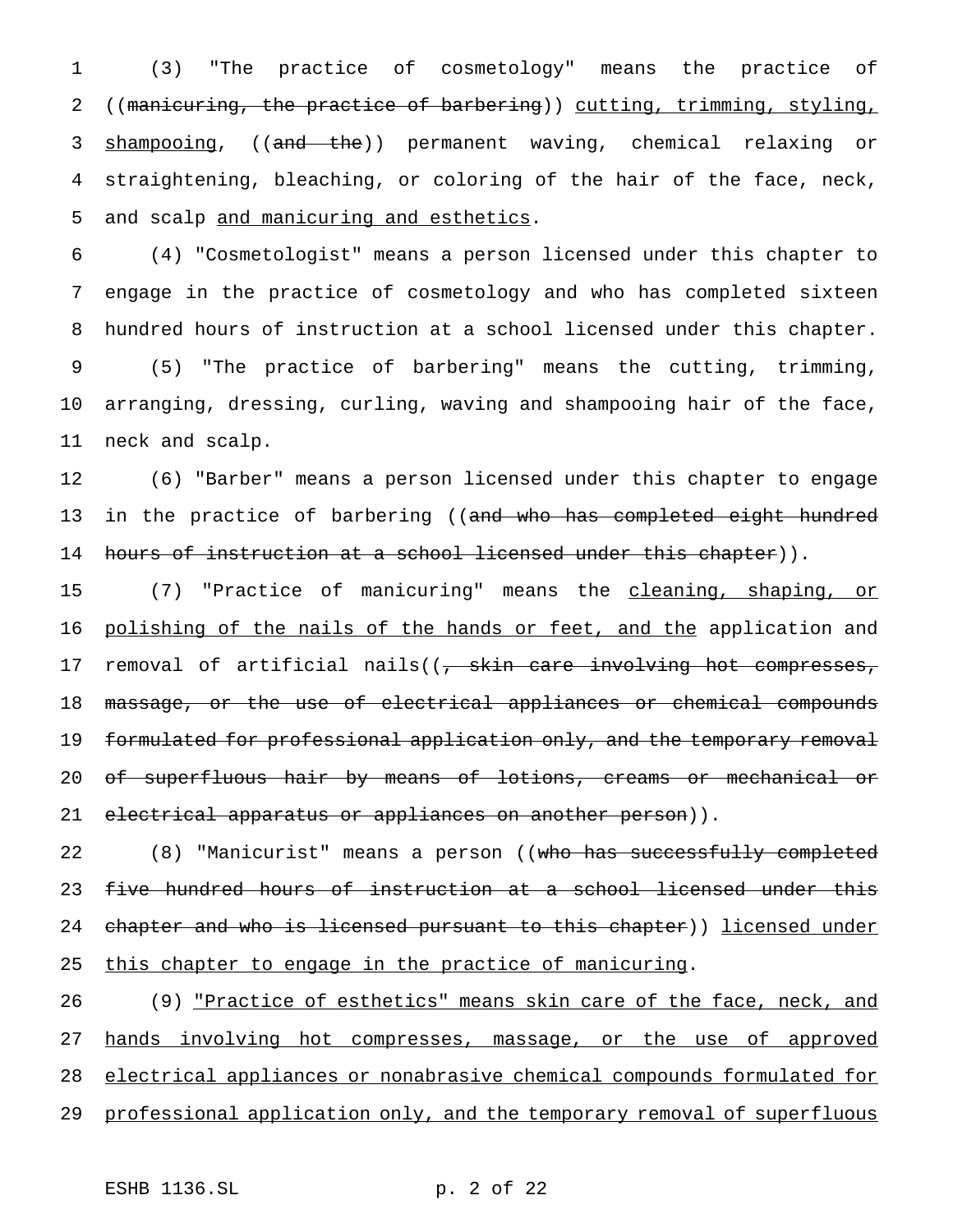1 hair by means of lotions, creams, or mechanical or electrical apparatus

2 or appliance on another person.

3 (10) "Esthetician" means a person licensed under this chapter to 4 engage in the practice of esthetics.

 (11) "Instructor-trainee" means a person who is currently licensed in this state as a cosmetologist, barber, manicurist, or esthetician, and is enrolled in an approved instructor-trainee program in a school 8 licensed under this chapter.

9 (12) "School" means any establishment offering instruction in the 10 practice of cosmetology, or barbering, or esthetics, or manicuring, or 11 <u>instructor-trainee</u> to students and licensed under this chapter.

12 ((<del>(10)</del>)) (13) "Student" means a person sixteen years of age or 13 older who is enrolled in a school licensed under this chapter and 14 receives any phase of cosmetology, barbering, ((or)) esthetics or 15 manicuring instruction with or without tuition, fee, or cost, and who 16 does not receive any wage or commission.

17 (((11) "Cosmetology instructor")) (14) "Instructor-operator-18 cosmetology" means a person who gives instruction in the practice of 19 cosmetology((<del>, barbering and/or manicuring</del>)) and instructor-training in 20 a school and who has the same qualifications as a cosmetologist ((and 21  $who)$ , has completed at least five hundred hours of instruction in 22 ((cosmetology)) teaching techniques and lesson planning in a school, 23 and has passed an examination prepared or selected by the board and 24 administered by the director. ((A person who applies for a license 25 under this section and who can show equivalent credentials to the five 26 hundred hour curriculum is exempt from the five hundred hour 27 requirement.)) An applicant who holds a degree in education from an 28 accredited postsecondary institution and who is otherwise qualified 29 shall upon application be licensed as an instructor ((if the applicant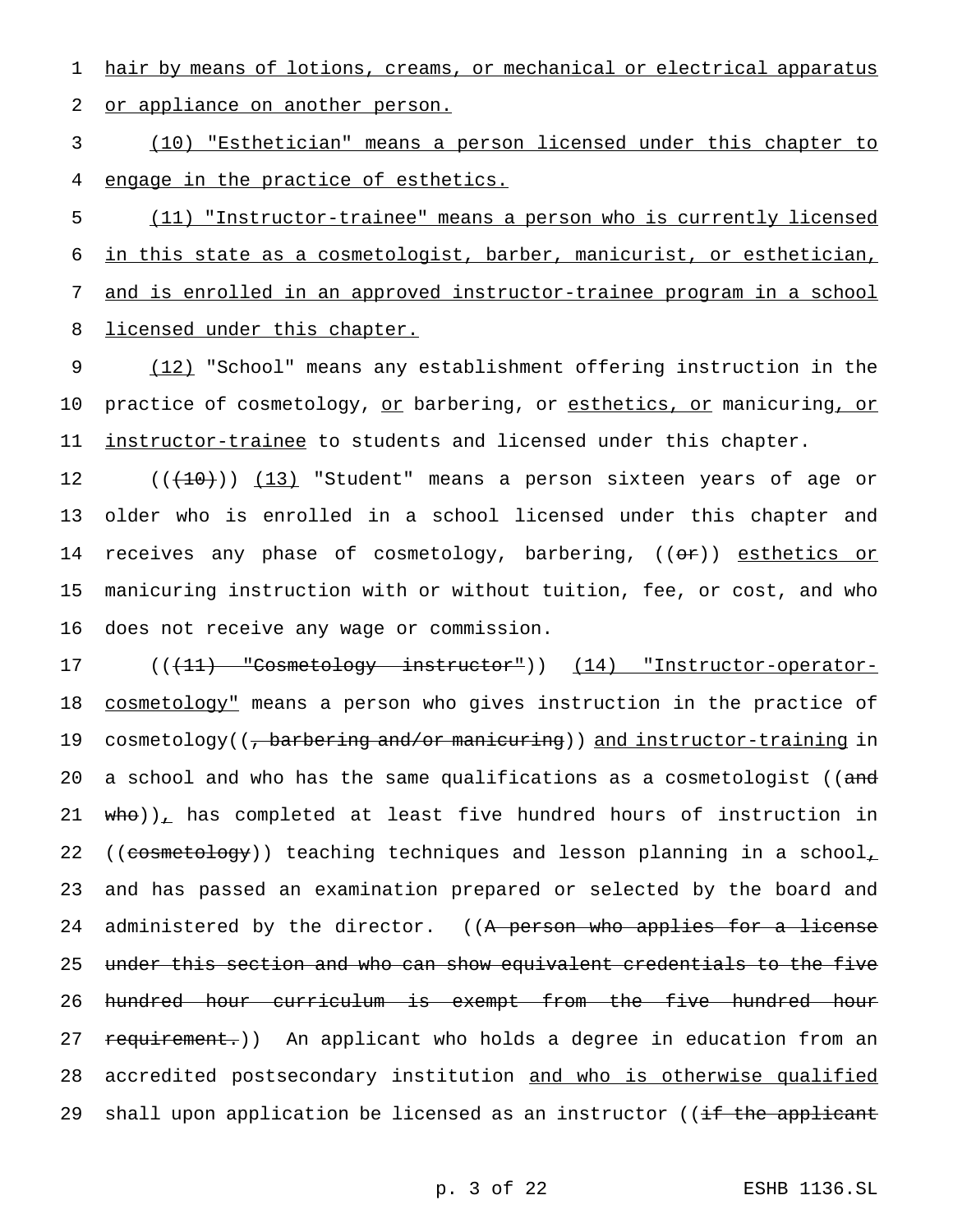1 meets the requirements for licensure as a cosmetologist)) -operator 2 with a cosmetology endorsement.

3 (( $(12)$ )) (15) "Instructor-operator-barber" means a person who gives instruction in the practice of barbering and instructor training in a school, has the same qualifications as a barber, has completed at least five hundred hours of instruction in teaching techniques and lesson planning in a school, and has passed an examination prepared or selected by the board and administered by the director. An applicant who holds a degree in education from an accredited postsecondary institution and who is otherwise qualified shall upon application be licensed as an instructor-operator with a barber endorsement.

 (16) "Instructor-operator-manicure" means a person who gives instruction in the practice of manicuring and instructor training in a school, has the same qualifications as a manicurist, has completed at least five hundred hours of instruction in teaching techniques and lesson planning in a school, and has passed an examination prepared or 17 selected by the board and administered by the director. An applicant who holds a degree in education from an accredited postsecondary institution and who is otherwise qualified shall upon application be licensed as an instructor-operator with a manicurist endorsement.

 (17) "Instructor-operator-esthetics" means a person who gives instruction in the practice of esthetics and instructor training in a 23 school, has the same qualifications as an esthetician, has completed at least five hundred hours of instruction in teaching techniques and lesson planning in a school, and has passed an examination prepared or 26 selected by the board and administered by the director. An applicant who holds a degree in education from an accredited postsecondary institution and who is otherwise qualified shall upon application be

licensed as an instructor-operator with an esthetics endorsement.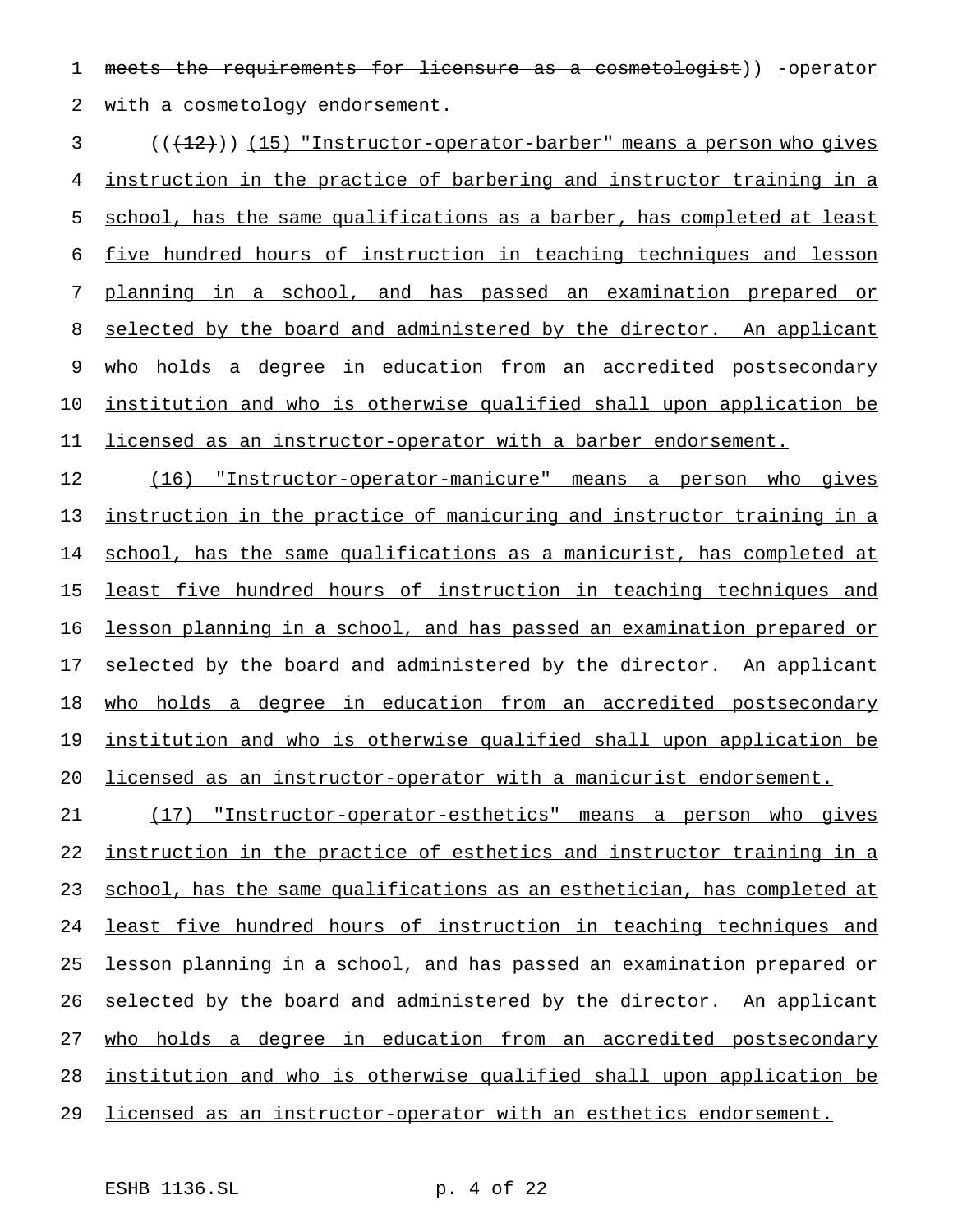1 (18) "((Special)) Vocational student" is a person ((who has 2 academically completed the eleventh grade of high school,)) who in 3 cooperation with any senior high, vocational technical institute, 4 community college, or prep school, attends a cosmetology school and 5 participates in its student course of instruction and has the same 6 rights and duties as a student as defined in this chapter. ((The 7 school shall have relatively corresponding rights and responsibilities, 8 and)) The person must have academically completed the eleventh grade 9 of high school. Every such ((special)) vocational student shall 10 receive credit for all creditable hours of the approved course of 11 instruction received in the school of cosmetology upon graduation from 12 high school. Hours shall be credited to a ((special)) vocational 13 student if the student graduates from an accredited high school or 14 receives a certificate of educational competence ((before applying to 15 take the cosmetologist, barber, or manicurist license examination)).

16 (19) "Booth renter" means a person who performs cosmetology, 17 barbering, esthetics, or manicuring services where the use of the 18 salon/shop facilities is contingent upon compensation to the owner of 19 the salon/shop facilities and the person receives no compensation or 20 other consideration from the owner for the services performed.

21 (20) "Person" means any individual, partnership, professional 22 service corporation, joint stock association, joint venture, or any 23 other entity authorized to do business in this state.

24 (21) "Salon/shop" means any building, structure, or motor home or 25 any part thereof, other than a school, where the commercial practice of 26 cosmetology, barbering, esthetics, or manicuring is conducted.

27 (22) "Crossover training" means training approved by the director 28 as training hours that may be credited to current licensees for similar 29 training received in another profession licensed under this chapter.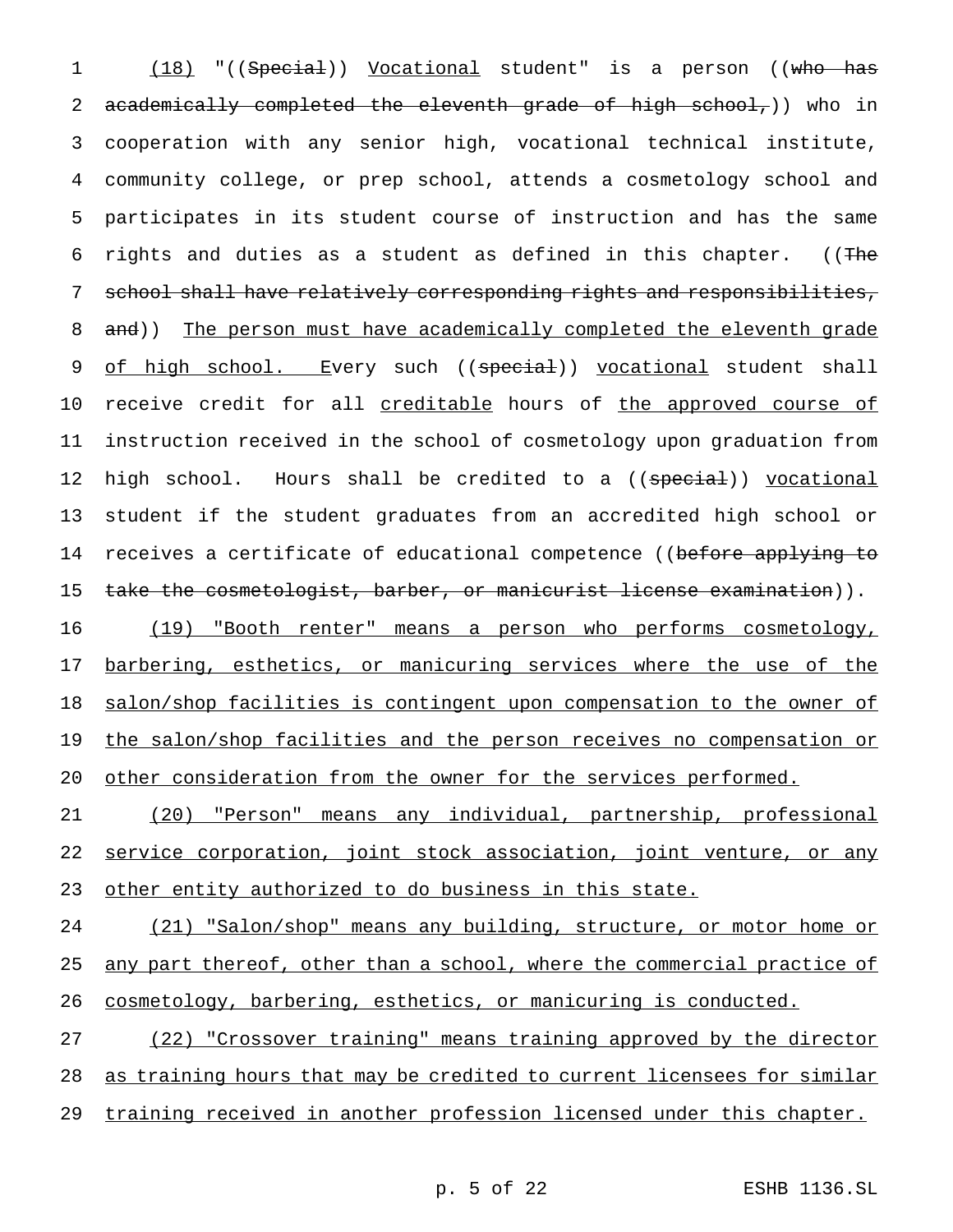(23) "Approved security" means surety bond, savings assignment, or irrevocable letter of credit.

 (24) "Mobile operator" means any person possessing a valid cosmetology, barbering, manicuring, or esthetician's license that provides services in a mobile salon/shop.

 (25) "Personal service operator" means any person possessing a valid cosmetology, barbering, manicuring, or esthetician's license that provides services for clients in the client's home, office, or other 9 location that is convenient for the client.

 **Sec. 2.** RCW 18.16.030 and 1984 c 208 s 7 are each amended to read as follows:

 In addition to any other duties imposed by law, the director shall have the following powers and duties:

 (1) To set all license, examination, and renewal fees in accordance with RCW 43.24.086;

(2) To adopt rules necessary to implement this chapter;

 (3) To investigate alleged violations of this chapter and consumer 18 complaints involving the practice of cosmetology, barbering, esthetics, 19 or manicuring, schools offering training in these areas, and salons/shops and booth renters offering these services;

 (4) To issue subpoenas, statements of charges, statements of 22 intent, final orders, stipulated agreements, and any other legal 23 remedies necessary to enforce this chapter;

 (5) To issue cease and desist letters and letters of warning for 25 infractions of this chapter;

26 (6) To conduct all disciplinary proceedings, impose sanctions, and assess fines for violations of this chapter or any rules adopted under it;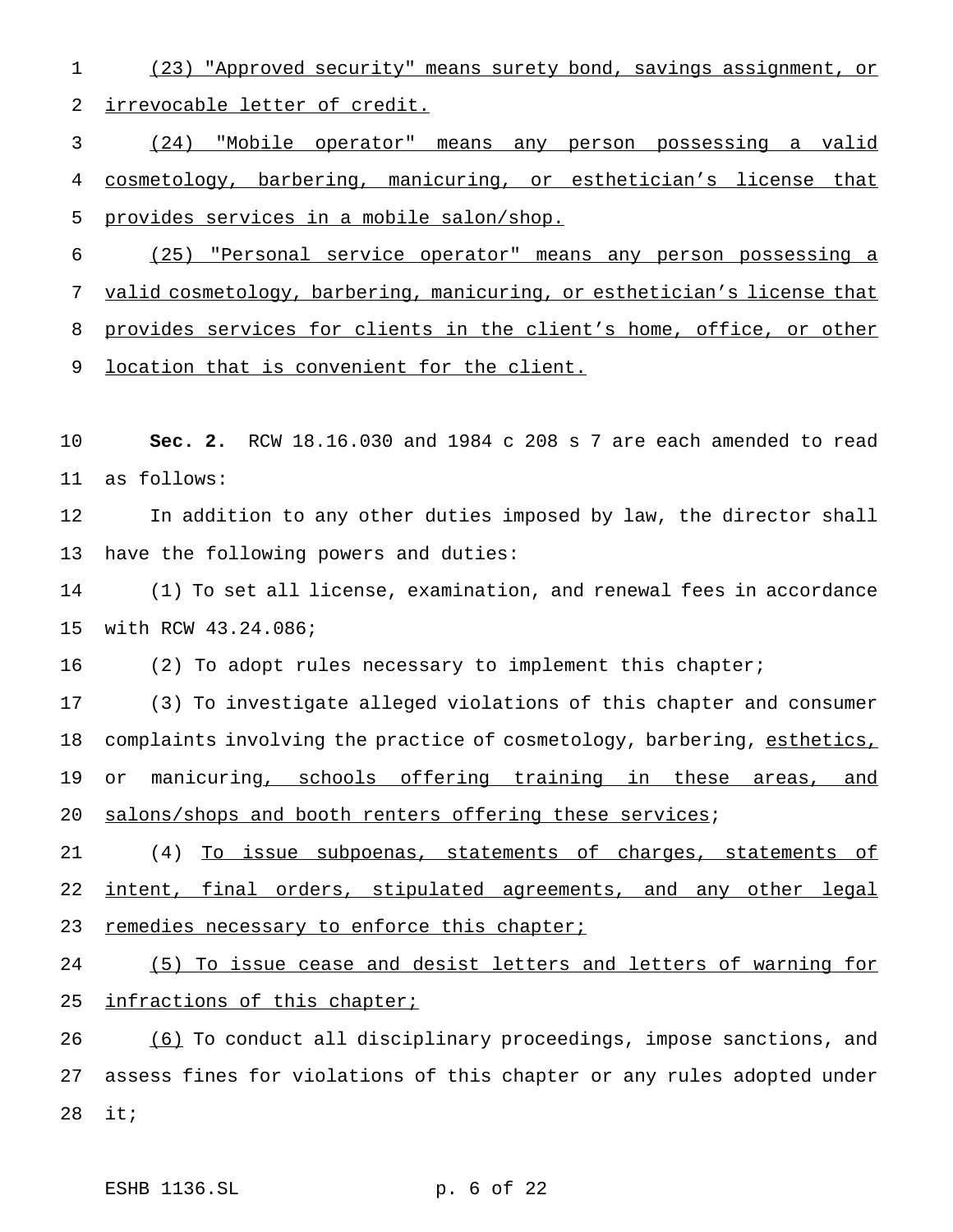1 (( $(5)$ )) (7) To prepare and administer or approve the preparation 2 and administration of licensing examinations;  $3$  ( $(\overline{6})$ ) (8) To establish minimum safety and sanitation standards 4 for schools, cosmetologists, barbers, manicurists, estheticians, and 5 salons/shops; 6  $((+7))$  (9) To establish minimum instruction guidelines for the 7 training of students; 8 (( $\left(48\right)$  Shall keep all student training records submitted by the 9 school on file for at least five years or until the student is 10 <del>licensed;</del> 11  $(9)$ )) (10) To maintain the official department record of applicants 12 and licensees; 13 (11) To delegate in writing to a designee the authority to issue 14 subpoenas, statements of charges, and any other documents necessary to 15 enforce this chapter; 16 (12) To establish by rule the procedures for an appeal of an 17 examination failure; 18 (13) To employ such administrative, investigative, and clerical 19 staff as needed to implement this chapter; 20 (14) To set license expiration dates and renewal periods for all 21 licenses ((under)) consistent with this chapter; and 22 (15) To make information available to the department of revenue to 23 assist in collecting taxes from persons required to be licensed under 24 this chapter. 25 **Sec. 3.** RCW 18.16.050 and 1984 c 208 s 9 are each amended to read

26 as follows:

27 There is created a state cosmetology, barbering, esthetics, and 28 manicuring advisory board consisting of five members appointed by the 29 governor who shall advise the director concerning the administration of

p. 7 of 22 ESHB 1136.SL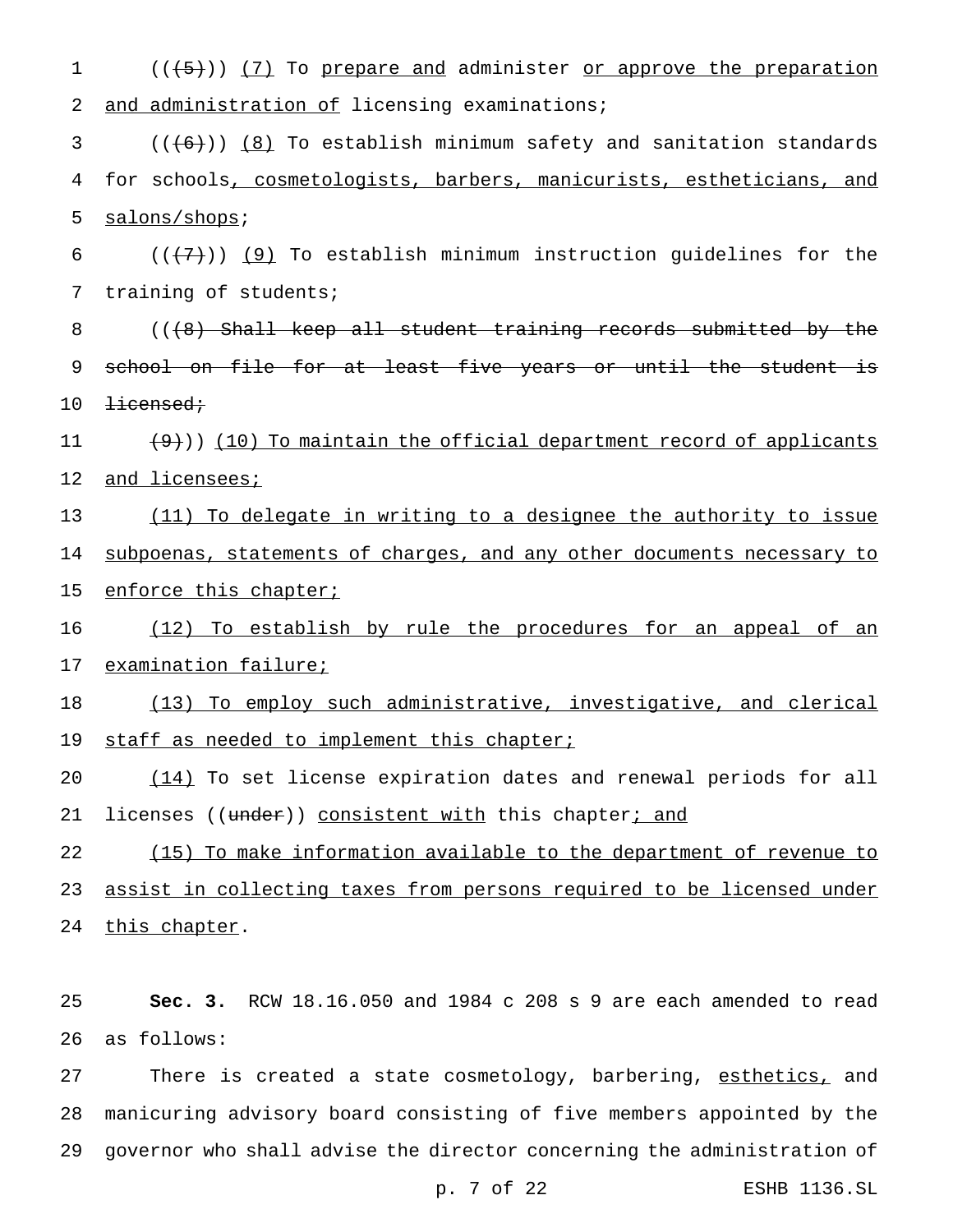1 this chapter. Four members of the board shall ((be barbers or 2 cosmetologists who are licensed under this chapter and)) include a 3 minimum of two instructors with the balance made up of currently 4 practicing licensees who have been engaged in the practice of 5 manicuring, esthetics, barbering, or cosmetology for at least three 6 years ((or who have qualified under RCW  $18.16.120(1)$ )). One member of 7 the board shall be a consumer who is unaffiliated with the cosmetology, 8 barbering, esthetics, or manicuring industry. The term of office for 9 board members is three years. ((The terms of the first board members, 10 however, shall be staggered to ensure an orderly succession of new 11 board members thereafter.)) Any board member may be removed for just 12 cause. The director may appoint a new member to fill any vacancy on 13 the committee for the remainder of the unexpired term. No board member 14 may serve more than two consecutive terms, whether full or partial. 15 Board members shall be entitled to compensation ((at the rate of

16 f<del>ifty dollars per day</del>)) <u>pursuant to RCW 43.03.240</u> for each day spent 17 conducting official business and to reimbursement for travel expenses 18 ((under)) as provided by RCW 43.03.050 and 43.03.060.

19 **Sec. 4.** RCW 18.16.060 and 1984 c 208 s 3 are each amended to read 20 as follows:

21 ((It is a misdemeanor for)) (1) The director shall impose a fine of 22 <u>one thousand dollars on</u> any person ((to do)) who does any of the 23 following without first obtaining the license required by this chapter: 24  $((+1))$  (a) Except as provided in subsection (2) of this section, 25 commercial practice of cosmetology, barbering, ((or)) esthetics, 26 manicuring, or instructing;

27  $((+2+))$  (b) Instructs in a school; ((or

 $(3)$ )) (c) Operates a school; or

ESHB 1136.SL p. 8 of 22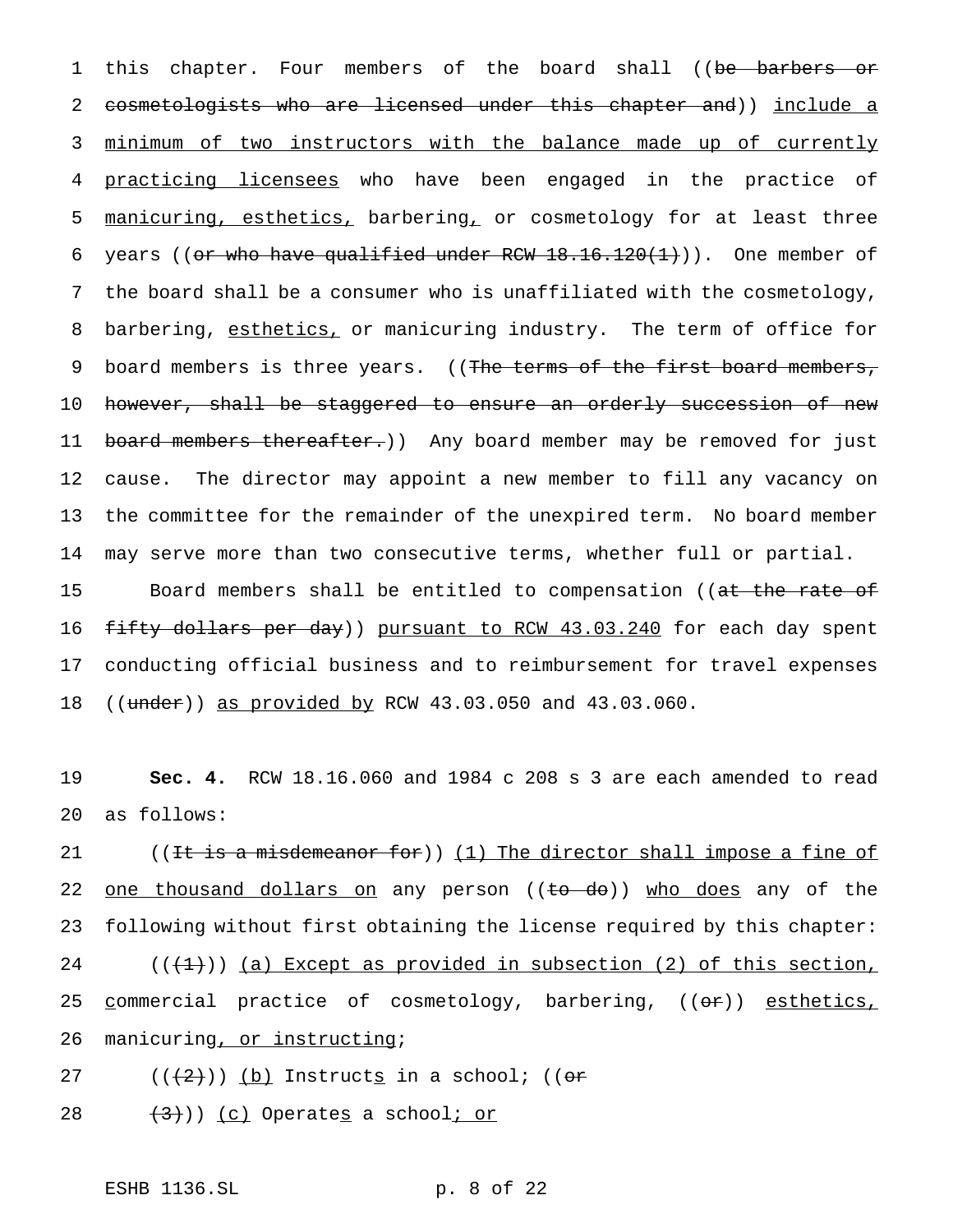(d) Operates a salon/shop. Each booth renter shall be considered to be operating an independent salon/shop and shall obtain a separate salon/shop license.

 (2) A person licensed as a cosmetology instructor-operator may engage in the commercial practice of cosmetology without maintaining a cosmetologist license. A person licensed as a barbering instructor- operator may engage in the commercial practice of barbering without maintaining a barber license. A person licensed as a manicuring 9 instructor-operator may engage in the commercial practice of manicuring without maintaining a manicurist license. A person licensed as an esthetician instructor-operator may engage in the commercial practice 12 of esthetics without maintaining an esthetician license.

 **Sec. 5.** RCW 18.16.090 and 1984 c 208 s 10 are each amended to read as follows:

 Examinations for licensure under this chapter shall be conducted monthly at such times and places as the director determines appropriate. Examinations shall consist of tests designed to reasonably measure the applicant's knowledge of safe and sanitary 19 practice. The director shall ((annually announce the dates and locations of examinations scheduled for that year. Passing grades 21 shall be based upon a standard of one hundred percent. An applicant 22 who receives a passing grade as determined by the board is entitled to 23 the appropriate license for which the applicant was examined.

 All examination papers completed by the applicant shall be kept on 25 file by the director for a period of at least one year and shall be 26 available for inspection by the applicant or the applicant's agent)) 27 establish by rule the minimum passing score for all examinations and the requirements for reexamination of applicants who fail the examination or examinations.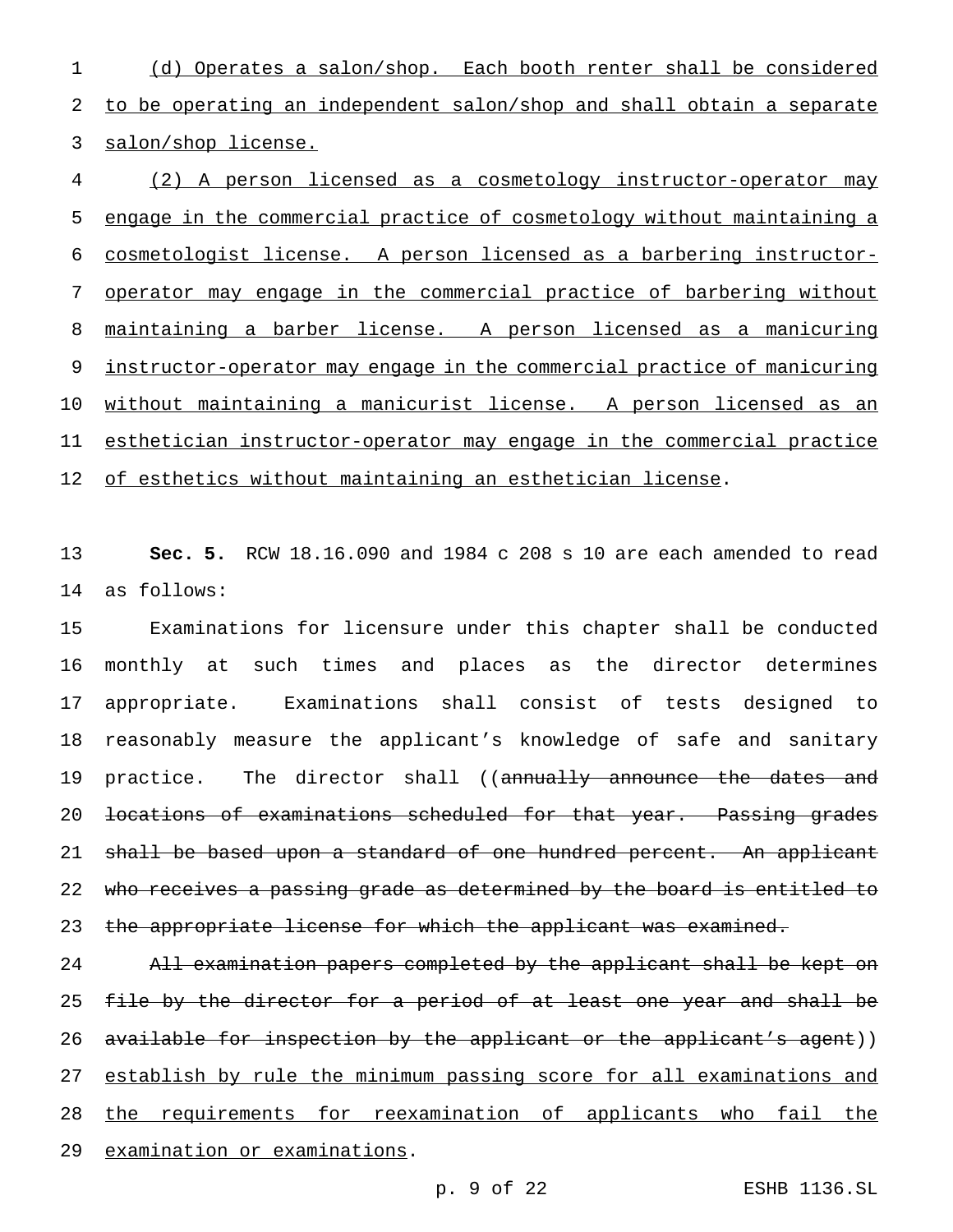1 The director shall take steps to ensure that after completion of 2 the required course, applicants may promptly take the examination and 3 receive the results of the examination.

4 **Sec. 6.** RCW 18.16.100 and 1984 c 208 s 5 are each amended to read 5 as follows:

6 (1) Upon payment of the proper fee, the director shall issue the 7 appropriate license to any person who:

 $8$   $((+1))$   $(a)$  Is at least seventeen years of age or older;

9 (( $(2)$  Has completed a sixteen hundred hour course of training in 10 cosmetology, an eight hundred hour course of training in barbering, or 11 a five hundred hour course of training in manicuring. The required 12 curriculum shall be determined by the director in consultation with the 13 board)) (b) Has completed and graduated from a course approved by the 14 director of sixteen hundred hours of training in cosmetology, one 15 thousand hours of training in barbering, five hundred hours of training 16 in manicuring, five hundred hours of training in esthetics, and/or five

17 hundred hours of training as an instructor-trainee; and

18 ( $(\langle 43 \rangle)$ ) (c) Has received a passing grade on ((a)) the appropriate 19 licensing examination approved or administered by the director.

20 (2) A person currently licensed under this chapter may qualify for 21 examination and licensure, after the required examination is passed, in 22 another category if he or she has completed the crossover training 23 course approved by the director.

24 (3) Upon payment of the proper fee, the director shall issue a 25 salon/shop license to the operator of a salon/shop if the salon/shop 26 meets the other requirements of this chapter as demonstrated by 27 information submitted by the operator.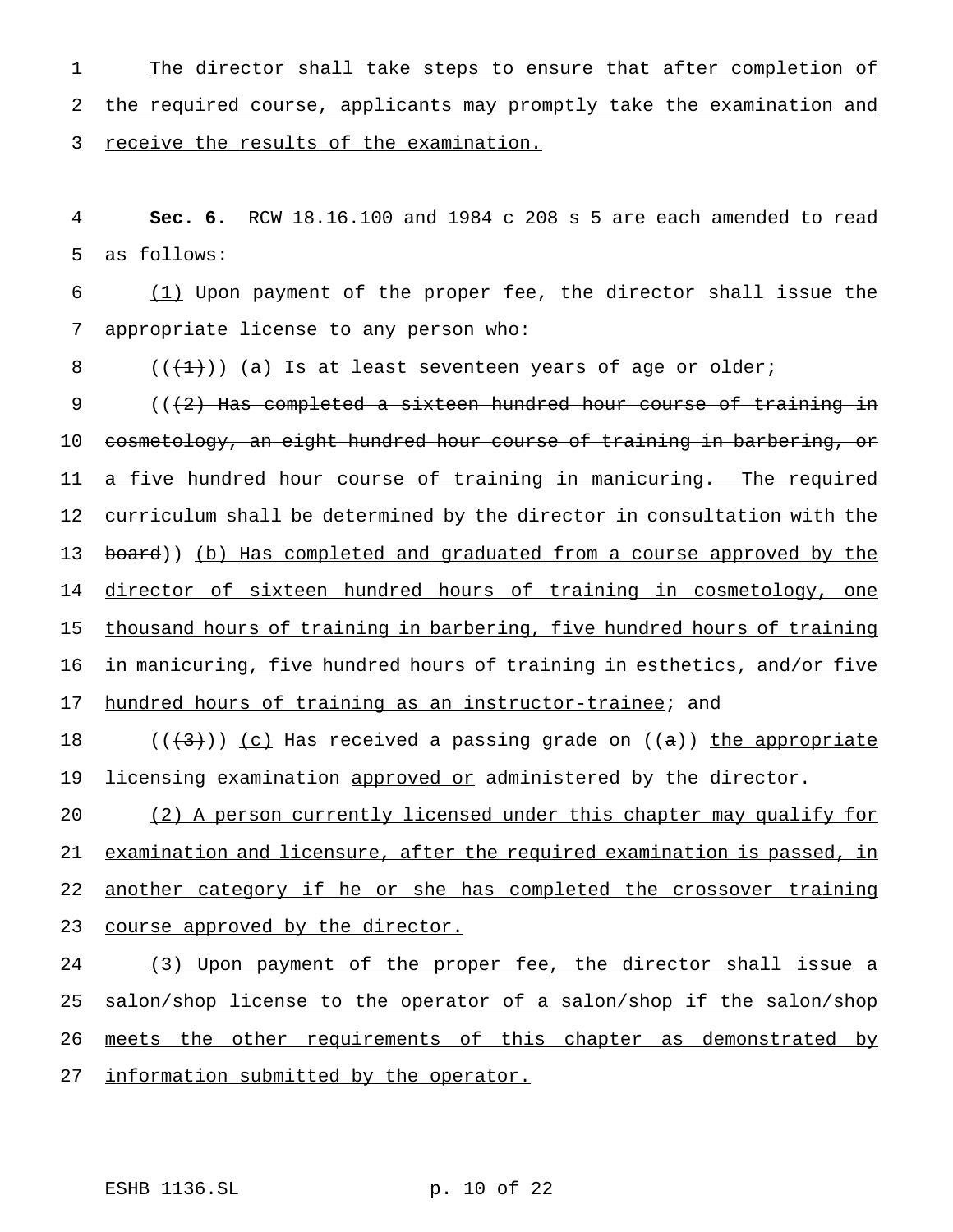1 (4) The director may consult with the state board of health and the 2 department of labor and industries in establishing training and 3 examination requirements.

4 **Sec. 7.** RCW 18.16.110 and 1984 c 208 s 12 are each amended to read 5 as follows:

6  $(1)$  The director shall issue the appropriate license to ((each)) 7 any applicant who ((has applied for a license and complied with)) meets 8 the requirements ((established under)) as outlined in this chapter 9 ((for that license)). Failure to renew a license before its expiration 10 date subjects the holder to a penalty fee and payment of each year's 11 renewal fee, at the current rate, up to a maximum of four years as 12 established by the director in accordance with RCW 43.24.086. A person 13 whose license has not been renewed for ((three)) four years shall be 14 required to ((retake)) submit an application, fee, meet current 15 <u>licensing requirements, and pass</u> the applicable examination <u>or</u> 16 examinations before the license may be ((reissued)) reinstated: 17 PROVIDED, That the director may waive this requirement for good cause 18 shown. To renew a salon/shop license, the licensee shall provide proof 19 of insurance as required by section 15(1)(h) of this act.

20 (2) Upon request and payment of an additional fee to be established 21 by the director, the director shall issue a duplicate license to an 22 applicant.

23 NEW SECTION. **Sec. 8.** (1) All licenses issued prior to January 1, 24 1992, shall remain in effect until renewal or January 1, 1993, 25 whichever is earlier.

26 (a) On or before renewal of each individual's license the licensee 27 will be allowed to designate the license to be issued. A licensed 28 cosmetologist may request licenses in cosmetology, barbering,

p. 11 of 22 ESHB 1136.SL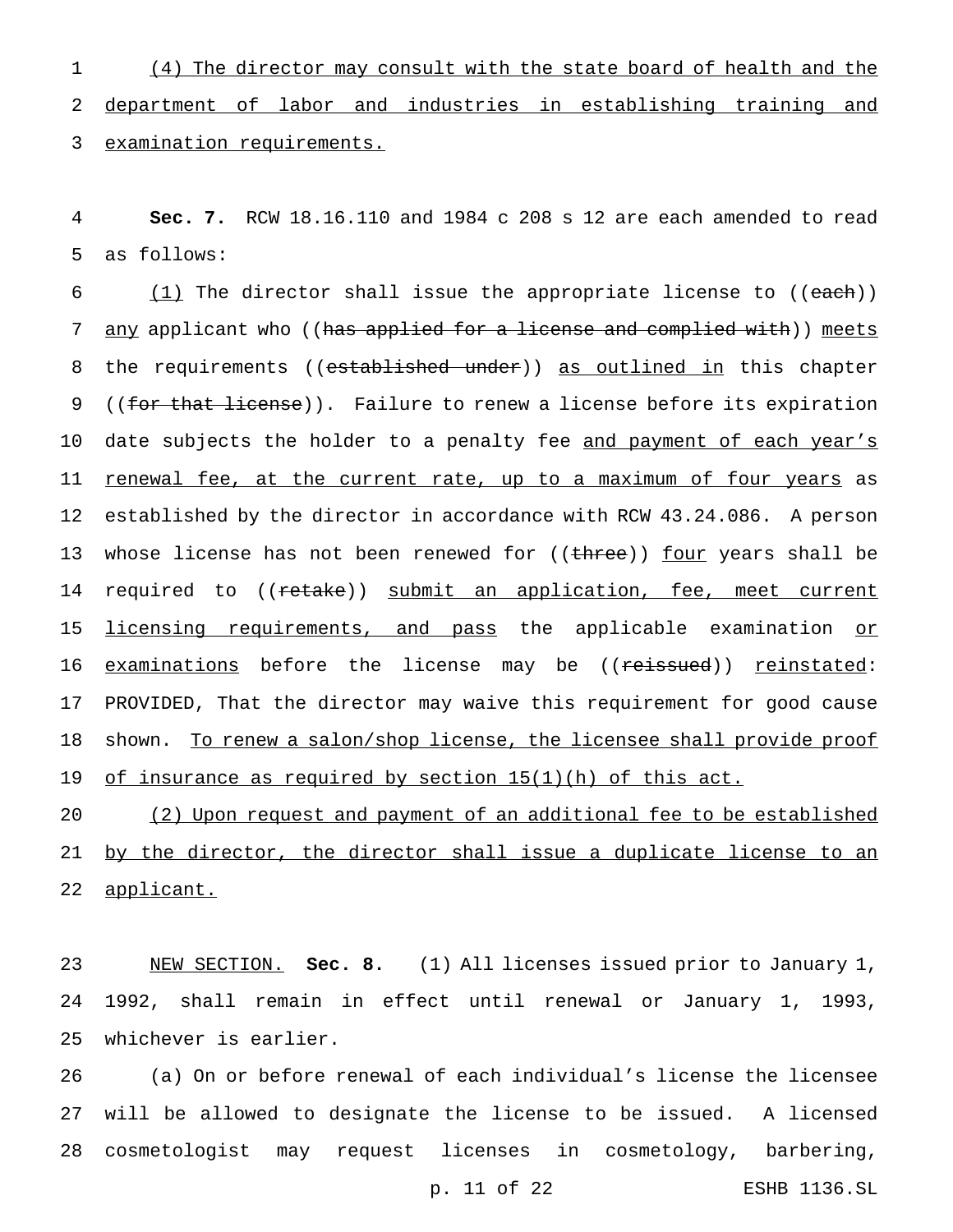manicuring, and esthetics. A manicurist may request licenses in manicuring and esthetics. An instructor may request endorsements in cosmetology, barbering, manicuring, and esthetics.

 (b) A renewal fee is required for each license type requested. A licensed cosmetologist requesting all four licenses shall pay four renewal fees. An instructor shall be issued one license with endorsements for the multiple areas that they teach with only one renewal fee required.

 (c) After January 1, 1993, any licensee wishing to obtain additional licenses or endorsements to their licenses shall meet the training and examination requirements of this chapter.

 (2) Students currently enrolled in a licensed school in an approved course as of January 1, 1992, may apply for the examination or examinations in any type or any combination of types of licenses when they complete the appropriate course.

 (3) Schools must update their curricula to comply with this chapter by July 1, 1992. No students may be enrolled in the programs under the previous law if they cannot complete their training prior to January 1, 1993, to allow them to apply for examination under subsection (2) of this section.

 NEW SECTION. **Sec. 9.** (1) Subject to subsection (2) of this section, licenses issued under this chapter expire as follows:

 (a) A salon/shop license expires one year from issuance or when the insurance required by section 15(1)(h) of this act expires, whichever occurs first;

 (b) A school license expires one year from issuance; and (c) Cosmetologist, barber, manicurist, and instructor licenses expire two years from issuance.

# ESHB 1136.SL p. 12 of 22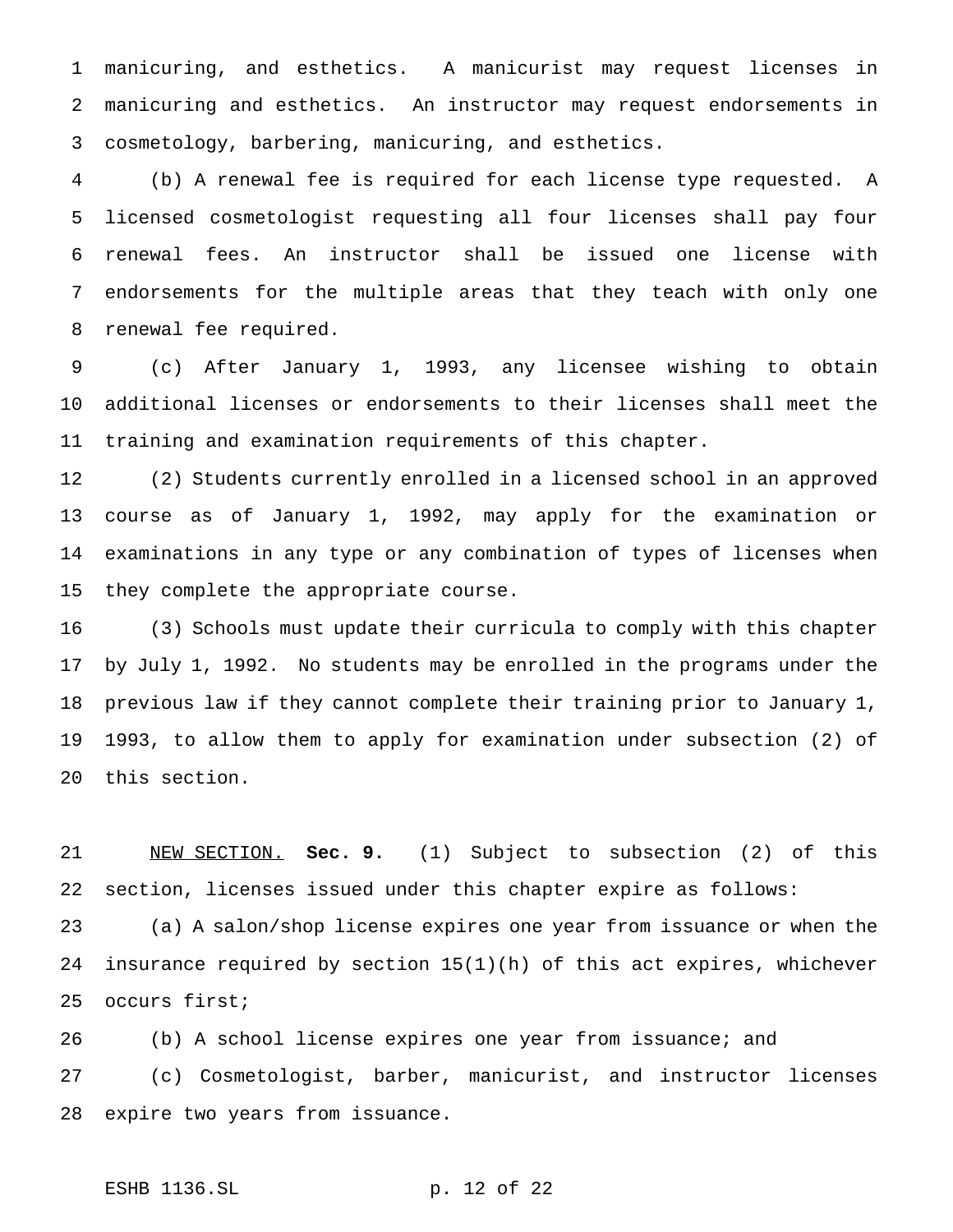1 (2) The director may provide for expiration dates other than those 2 set forth in subsection (1) of this section for the purpose of 3 establishing staggered renewal periods.

4 **Sec. 10.** RCW 18.16.130 and 1984 c 208 s 11 are each amended to 5 read as follows:

6 Any person who is properly licensed in any state, territory, or 7 possession of the United States, or foreign country shall be ((issued 8 a license under this chapter without)) eligible for examination if the 9 applicant submits the approved application and fee and provides proof 10 to the director that he or she is currently licensed in good standing 11 as a cosmetologist, barber, manicurist, esthetician, instructor, or the 12 equivalent in that jurisdiction ((<del>and has completed a course of</del> 13 training equivalent to that required under this chapter)). Upon 14 passage of the required examinations the appropriate license will be 15 issued.

16 **Sec. 11.** RCW 18.16.140 and 1987 c 445 s 1 are each amended to read 17 as follows:

18 (1) Any person wishing to operate a school shall, before opening 19 such a school, file with the director for approval a license 20 application and fee containing the following information:

21  $((+1))$   $(a)$  The names and addresses of all owners, managers, and 22 instructors;

23  $((+2)$  Proof that)) (b) A copy of the school's curriculum 24 ((satisfies)) satisfying the training guidelines established by the 25 director;

26  $((+3)$  The catalogs, brochures, and contract forms the school 27 proposes to use;

p. 13 of 22 ESHB 1136.SL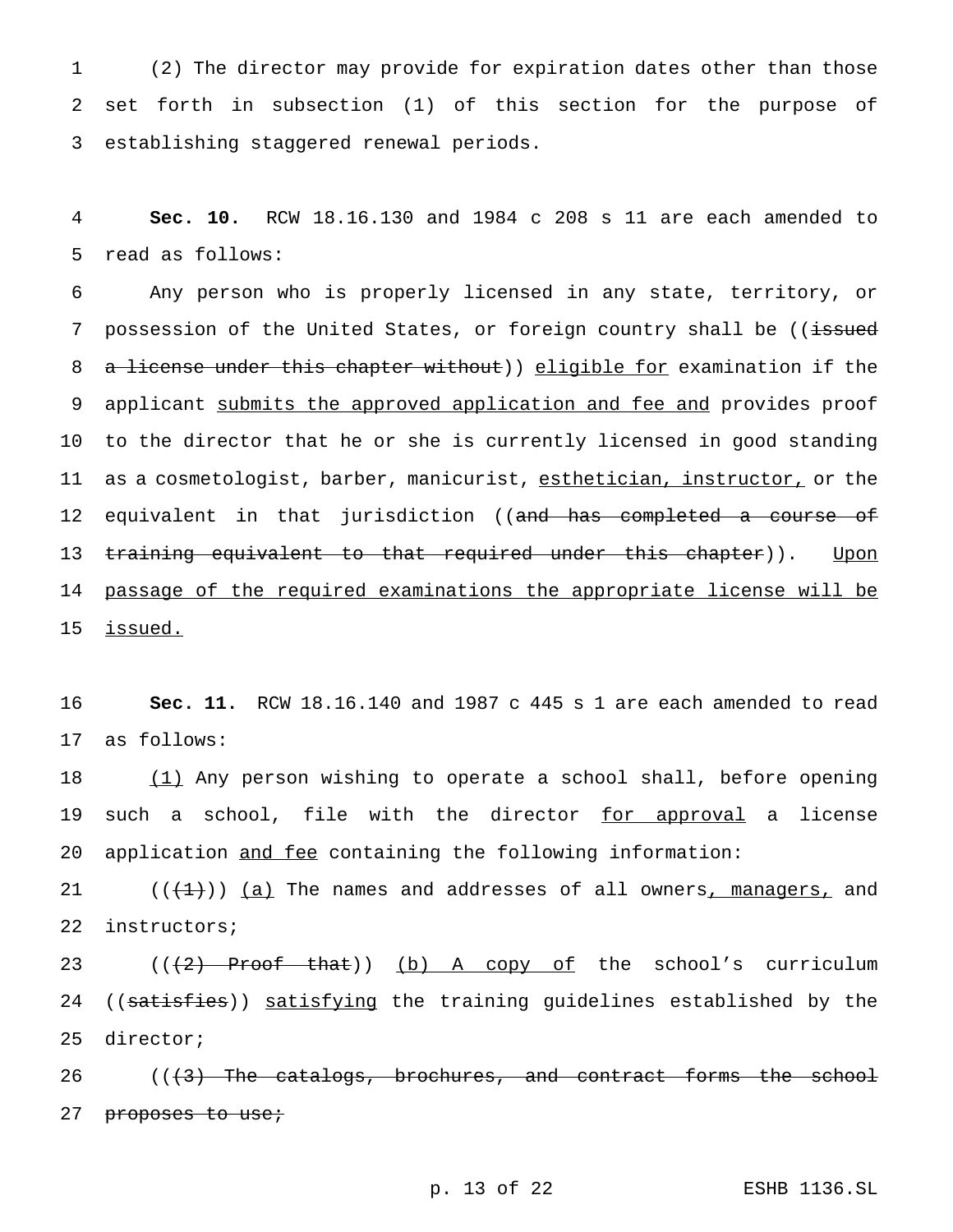$(4)$ )) (c) A sample copy of the school's catalog, brochure, 2 enrollment contract, and cancellation and refund policies that will be 3 used or distributed by the school to students and the public;

 $4$  ( $(\overline{\smash{(+5)}})$   $\underline{\smash{(\text{d})}}$  A description and floor plan of the school's physical 5 equipment and facilities;

 (( $(6)$ )) (e) A surety bond, irrevocable letter of credit, or savings 7 assignment in an amount not less than ((one)) ten thousand dollars, or 8 ((<del>five</del>)) ten percent of the annual gross tuition collected by the 9 school, whichever is greater. The ((bond)) approved security shall not 10 exceed ((twenty-five)) fifty thousand dollars and shall run to the state of Washington for the protection of unearned prepaid student tuition. The school shall attest to its gross tuition at least annually on forms provided by the department. When a new school license is being applied for, the applicant will estimate its annual gross tuition to establish a bond amount. This subsection shall not apply to community colleges and vocational technical schools.

17 Upon ((proper)) approval of the application and ((payment of fees)) 18 documents, the director shall issue a license to operate a school with 19 the appropriate certification or certifications.

20 (2) Changes to the information provided by schools shall be 21 submitted to the department within fifteen days of the implementation 22 date.

23 (3) A change involving the controlling interest of the school 24 requires a new license application and fee. The new application shall 25 include all required documentation, proof of ownership change, and be 26 approved prior to a license being issued.

27 **Sec. 12.** RCW 18.16.150 and 1984 c 208 s 8 are each amended to read 28 as follows:

ESHB 1136.SL p. 14 of 22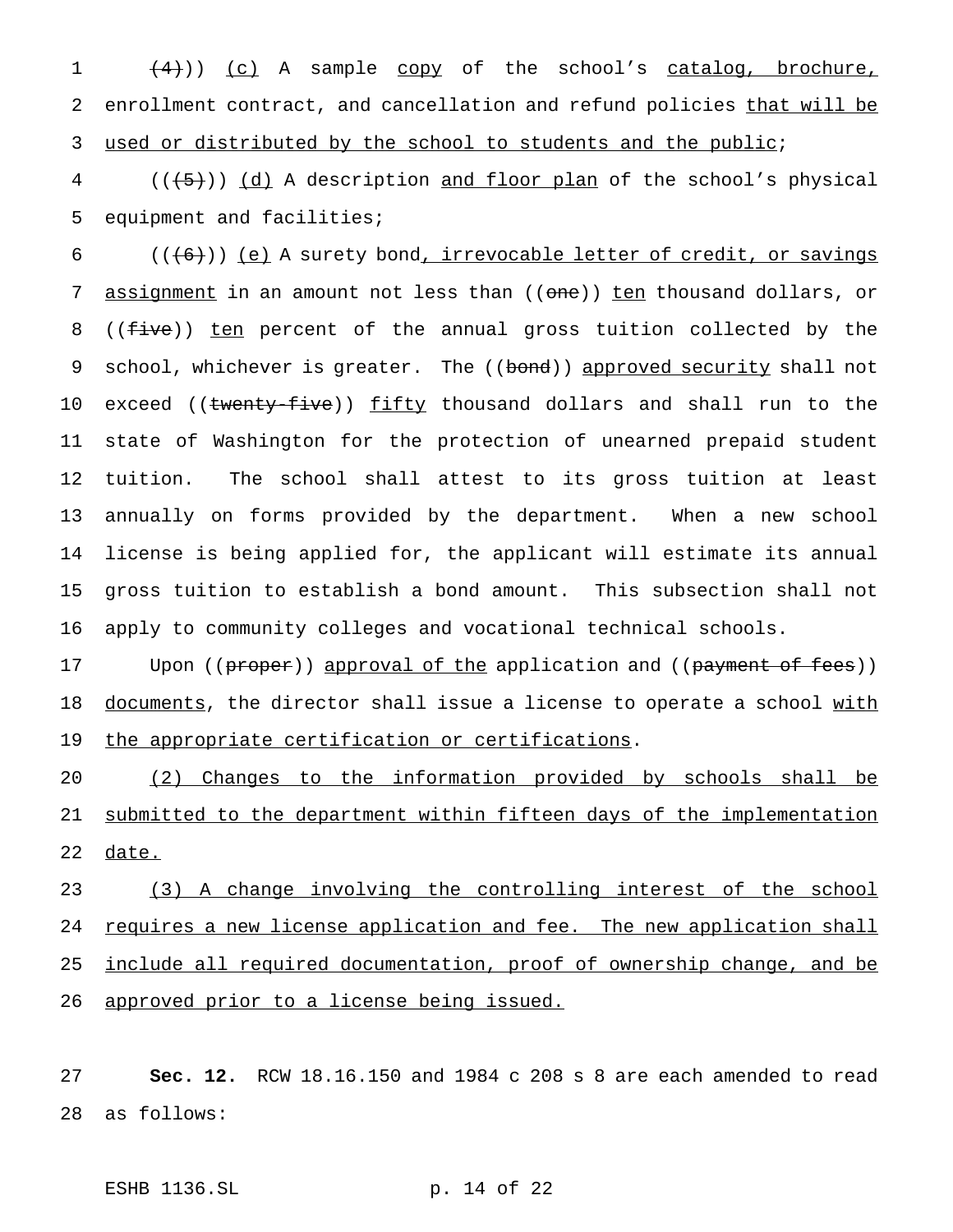1 From time to time as deemed necessary by the director, ((all)) 2 schools ((shall be surveyed)) may be audited for compliance with this 3 chapter. If the director determines that ((any)) a licensed school is 4 not maintaining the standards required according to this chapter, 5 written notice thereof( $(\frac{1}{1} + \frac{1}{10})$ ) shall be given to the school. 6 A school which fails to correct these conditions to the satisfaction of 7 the director within a reasonable time shall( $\sqrt{ }$  upon due notice to the 8 school,)) be subject to penalties imposed ((by the director)) under RCW 9 18.16.210.

10 **Sec. 13.** RCW 18.16.160 and 1984 c 208 s 16 are each amended to 11 read as follows:

12 In addition to any other legal remedy, any student or instructor-13 trainee having a claim against a school may bring suit upon the 14 ((surety bond)) approved security required in RCW ((18.16.140(6))) 15 18.16.140(1)(e) in the superior or district court of Thurston county or 16 the county in which the educational services were offered by the 17 school. Action upon the ((bond)) approved security shall be commenced 18 by filing the complaint with the clerk of the appropriate superior or 19 district court within one year from the date of the cancellation of the 20 ((bond)) approved security: PROVIDED, That no action shall be 21 maintained upon the ((bond)) approved security for any claim which has 22 been barred by any nonclaim statute or statute of limitations of this 23 state. Service of process in an action upon the ((bond)) approved 24 security shall be exclusively by service upon the director. Two copies 25 of the complaint shall be served by registered or certified mail upon 26 the director at the time the suit is started. Such service shall 27 constitute service on the ((surety)) approved security and the school. 28 The director shall transmit the complaint or a copy thereof to the 29 school at the address listed in the director's records and to the

p. 15 of 22 ESHB 1136.SL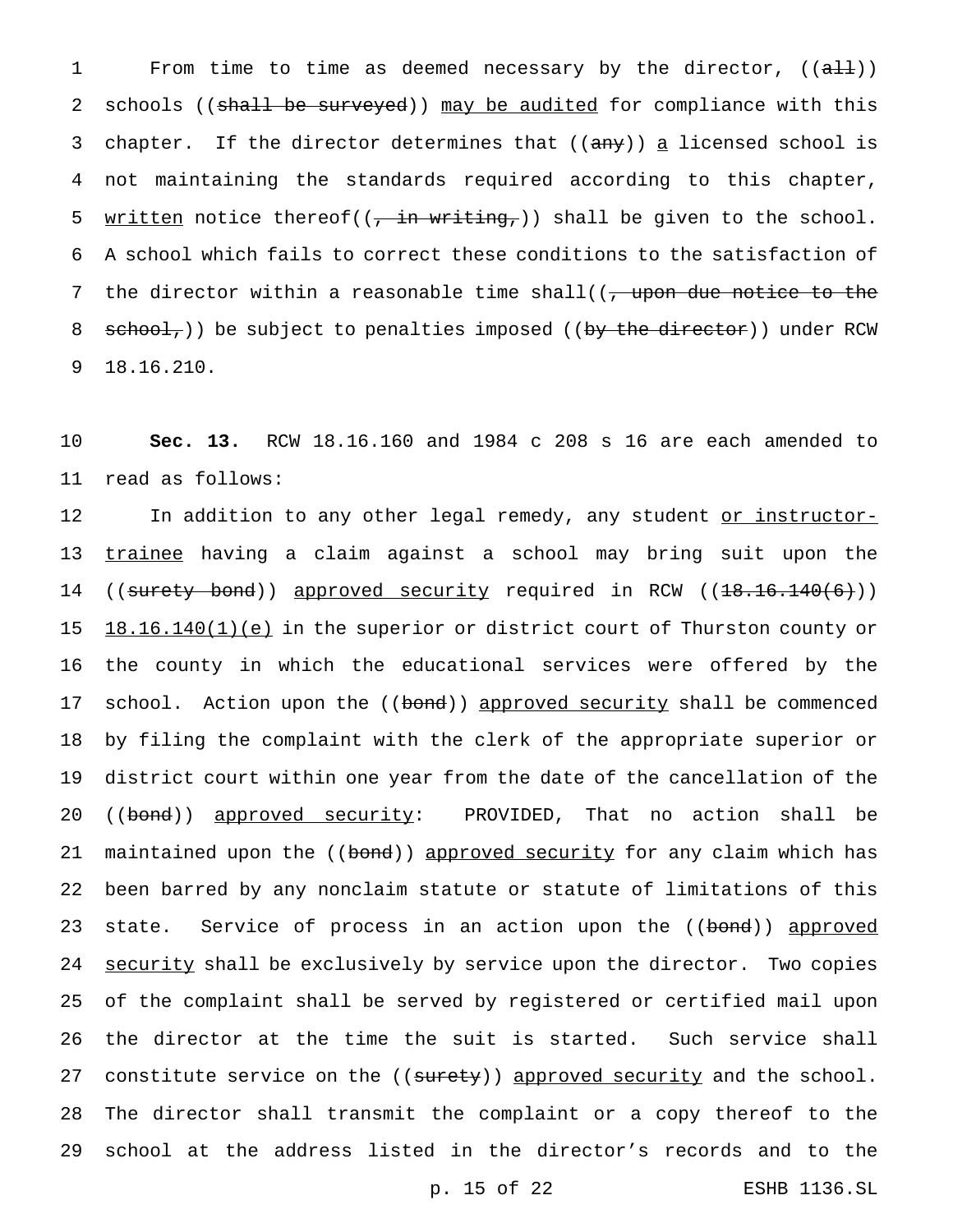1 surety within forty-eight hours after it has been received. The 2 ((surety)) approved security shall not be liable in an aggregate amount 3 in excess of the amount named in the ((bond)) approved security. In 4 any action on ((a bond)) an approved security, the prevailing party is 5 entitled to reasonable attorney's fees and costs.

6 The director shall maintain a record, available for public 7 inspection, of all suits commenced under this chapter upon ((surety 8 bonds)) approved security.

9 **Sec. 14.** RCW 18.16.200 and 1984 c 208 s 13 are each amended to 10 read as follows:

11 Any applicant or licensee under this chapter may be subject to 12 disciplinary action by the director if the licensee or applicant:

13 (1) Has been found guilty of a crime related to the practice of 14 cosmetology, barbering, ((or)) esthetics, manicuring, or instructing; 15 (2) Has made a material misstatement or omission in connection with 16 an original application or renewal;

17 (3) Has engaged in false or misleading advertising;

18 (4) Has performed services in an unsafe or unsanitary manner; 19  $((\theta \hat{r}))$ 

20 (5) Has aided and abetted unlicensed activity;

21 (6) Has engaged in the commercial practice of cosmetology, 22 <u>barbering, manicuring, esthetics, or instructed in or operated a school</u> 23 without first obtaining the license required by this chapter;

24 (7) Has engaged in the commercial practice of cosmetology in a 25 school;

26 (8) Has not provided a safe, sanitary, and good moral environment 27 for students and public;

28 (9) Has not provided records as required by this chapter;

ESHB 1136.SL p. 16 of 22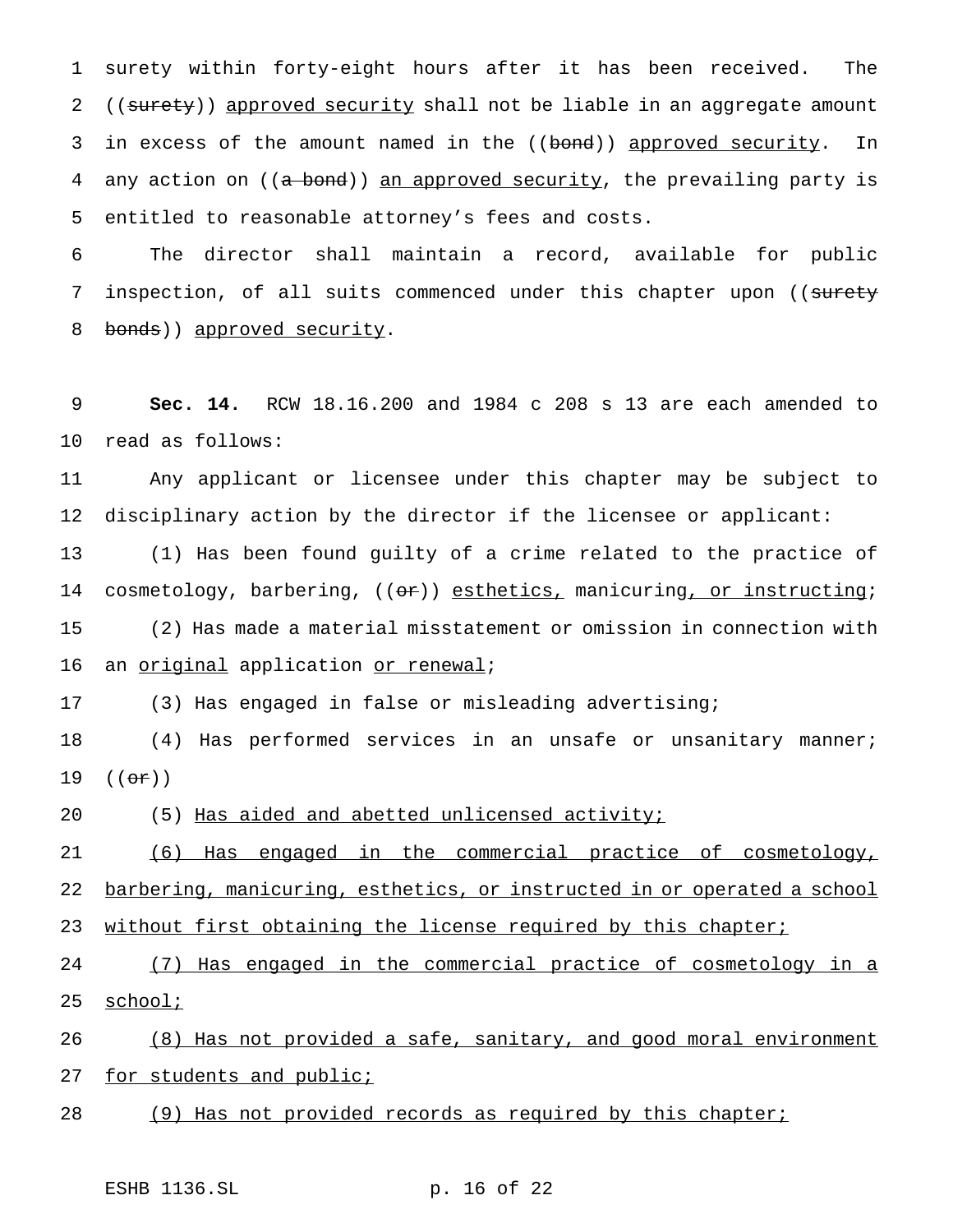(10) Has not cooperated with the department in supplying records or assisting in an investigation or disciplinary procedure; or

 (11) Has violated any provision of this chapter or any rule adopted under it.

 NEW SECTION. **Sec. 15.** (1) A salon/shop shall meet the following minimum requirements:

 (a) Maintain an outside entrance separate from any rooms used for sleeping or residential purposes;

 (b) Provide and maintain for the use of its customers adequate toilet facilities located within or adjacent to the salon/shop;

 (c) Be operated under the direct supervision of a licensed cosmetologist except that a salon/shop that is limited to barbering may be directly supervised by a barber, a salon/shop that is limited to manicuring may be directly supervised by a manicurist, and a salon/shop that is limited to esthetics may be directly supervised by an esthetician;

 (d) Any room used wholly or in part as a salon/shop shall not be used for residential purposes, except that toilet facilities may be 19 used jointly for residential and business purposes;

 (e) Meet the zoning requirements of the county, city, or town, as appropriate;

 (f) Provide for safe storage and labeling of chemicals used in the practice of cosmetology;

(g) Meet all applicable local and state fire codes;

 (h) Provide proof that the salon/shop is covered by a public liability insurance policy in an amount not less than one hundred thousand dollars for combined bodily injury and property damage liability; and

p. 17 of 22 ESHB 1136.SL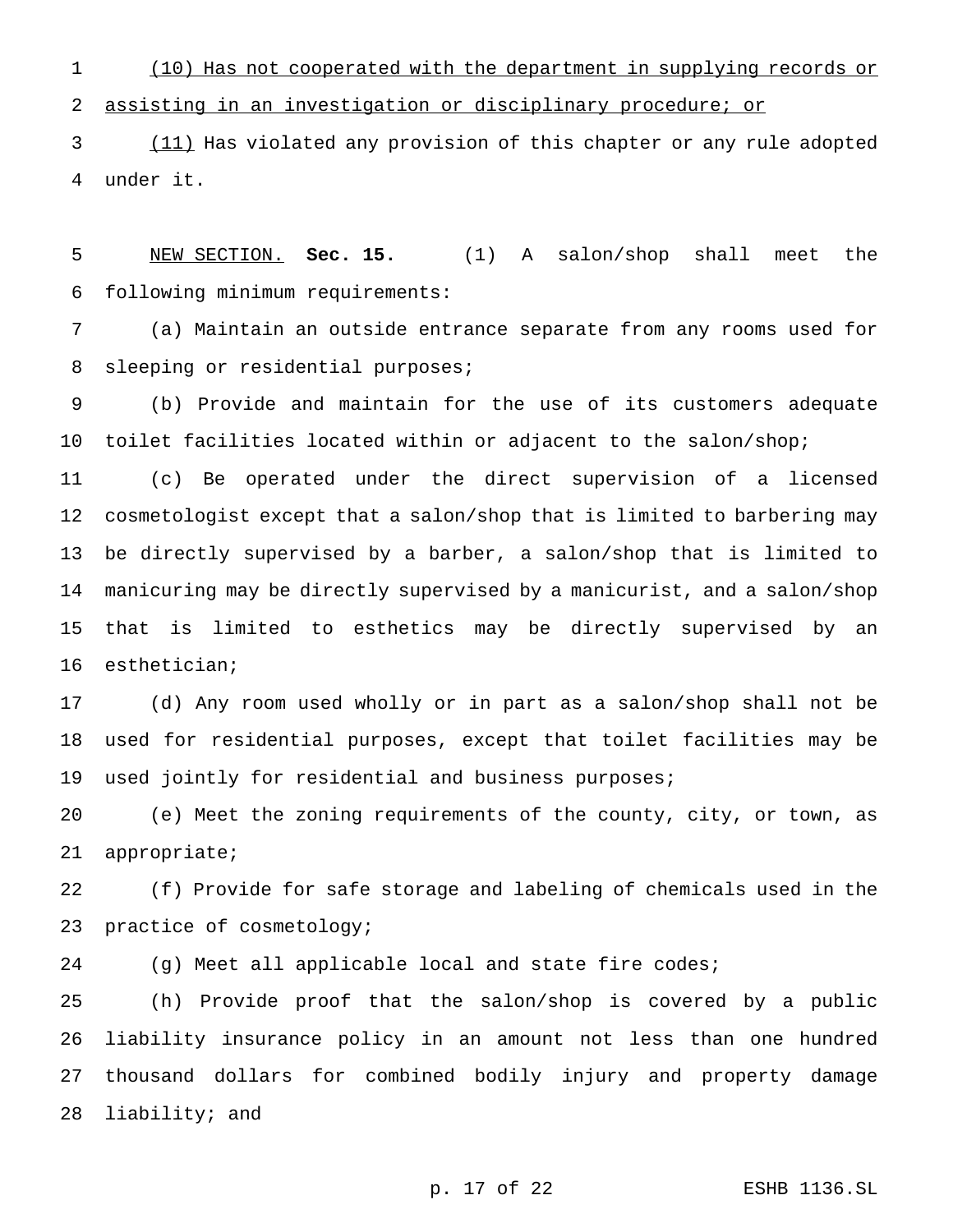(i) Other requirements which the director determines are necessary for safety and sanitation of salons/shops. The director may consult with the state board of health and the department of labor and industries in establishing minimum salon/shop safety requirements.

 (2) A salon/shop shall post the notice to customers described in section 16 of this act.

 (3) Upon receipt of a written complaint that a salon/shop has violated any provisions of this chapter or the rules adopted under this chapter, the director shall inspect the salon/shop. If the director determines that any salon/shop is not in compliance with this chapter, the director shall send written notice to the salon/shop. A salon/shop which fails to correct the conditions to the satisfaction of the director within a reasonable time shall, upon due notice, be subject to the penalties imposed by the director under RCW 18.16.210. The director may enter any salon/shop during business hours for the purpose of inspection. The director may contract with health authorities of local governments to conduct the inspections under this subsection.

 (4) A salon/shop, including a salon/shop operated by a booth renter, shall obtain a certificate of registration from the department of revenue.

 (5) This section does not prohibit the use of motor homes as mobile salon/shops if the motor home meets the health and safety standards of this section.

 NEW SECTION. **Sec. 16.** The director shall prepare and provide to all licensed salons/shops a notice to consumers. At a minimum, the notice shall state that cosmetology, barber, esthetics, and manicure salons/shops are required to be licensed, that salons/shops are required to maintain minimum safety and sanitation standards, that customer complaints regarding salons/shops may be reported to the ESHB 1136.SL p. 18 of 22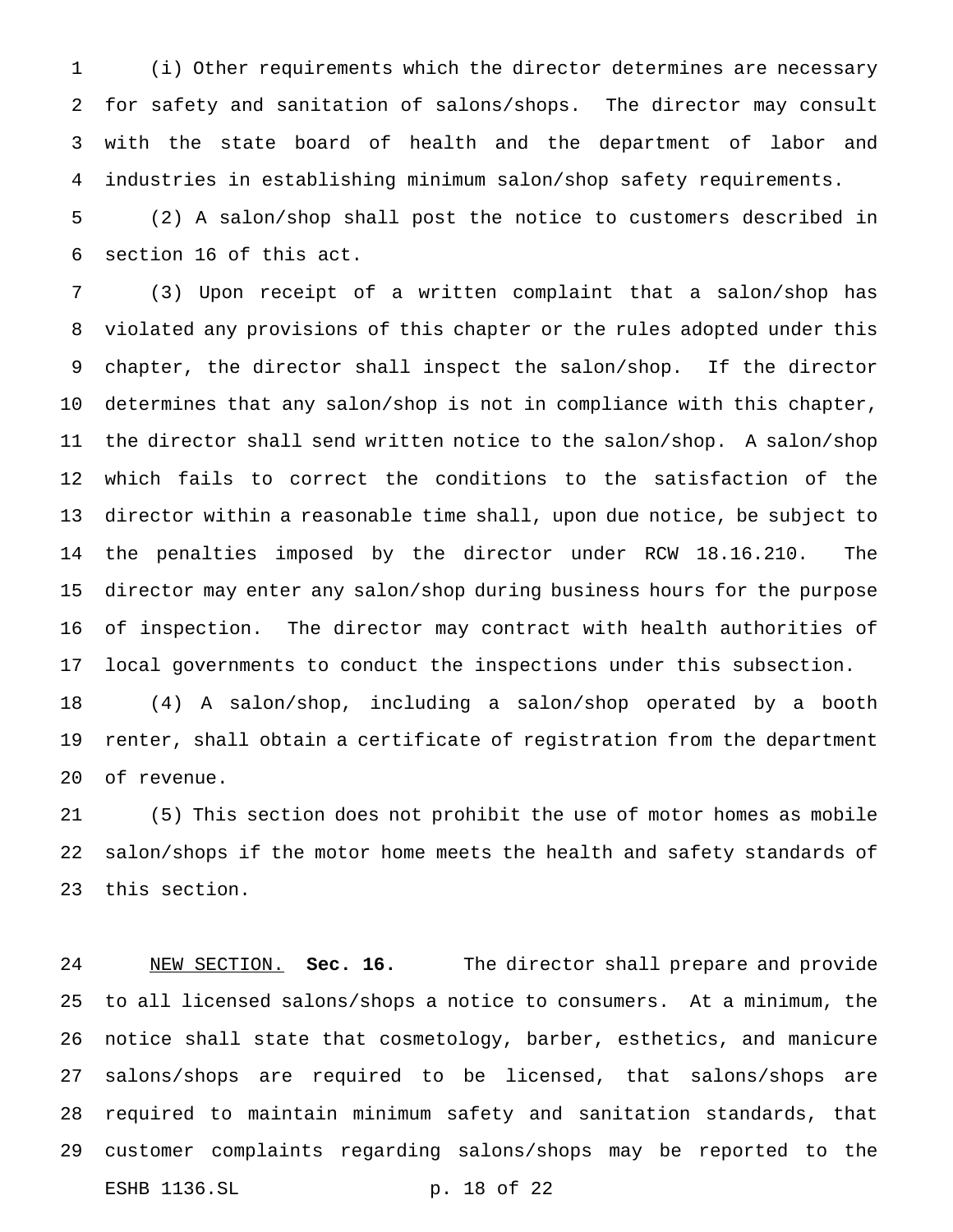department, and a telephone number and address where complaints may be made.

 **Sec. 17.** RCW 50.04.225 and 1985 c 7 s 117 are each amended to read as follows:

 The term "employment" does not include services performed in a barber shop or cosmetology shop by persons licensed under chapter 18.16 7 RCW if( $(\div$ 

8 (1) The use of the shop facilities by the individual performing the 9 services is contingent upon compensation to the shop owner; and

10 (2) The individual performing the services receives no compensation 11 or other consideration from the owner for the services performed)) the person is a booth renter as defined in RCW 18.16.020.

 **Sec. 18.** RCW 51.12.020 and 1987 c 316 s 2 are each amended to read as follows:

 The following are the only employments which shall not be included within the mandatory coverage of this title:

 (1) Any person employed as a domestic servant in a private home by an employer who has less than two employees regularly employed forty or more hours a week in such employment.

 (2) Any person employed to do gardening, maintenance, repair, remodeling, or similar work in or about the private home of the employer.

 (3) A person whose employment is not in the course of the trade, business, or profession of his or her employer and is not in or about the private home of the employer.

 (4) Any person performing services in return for aid or sustenance only, received from any religious or charitable organization.

p. 19 of 22 ESHB 1136.SL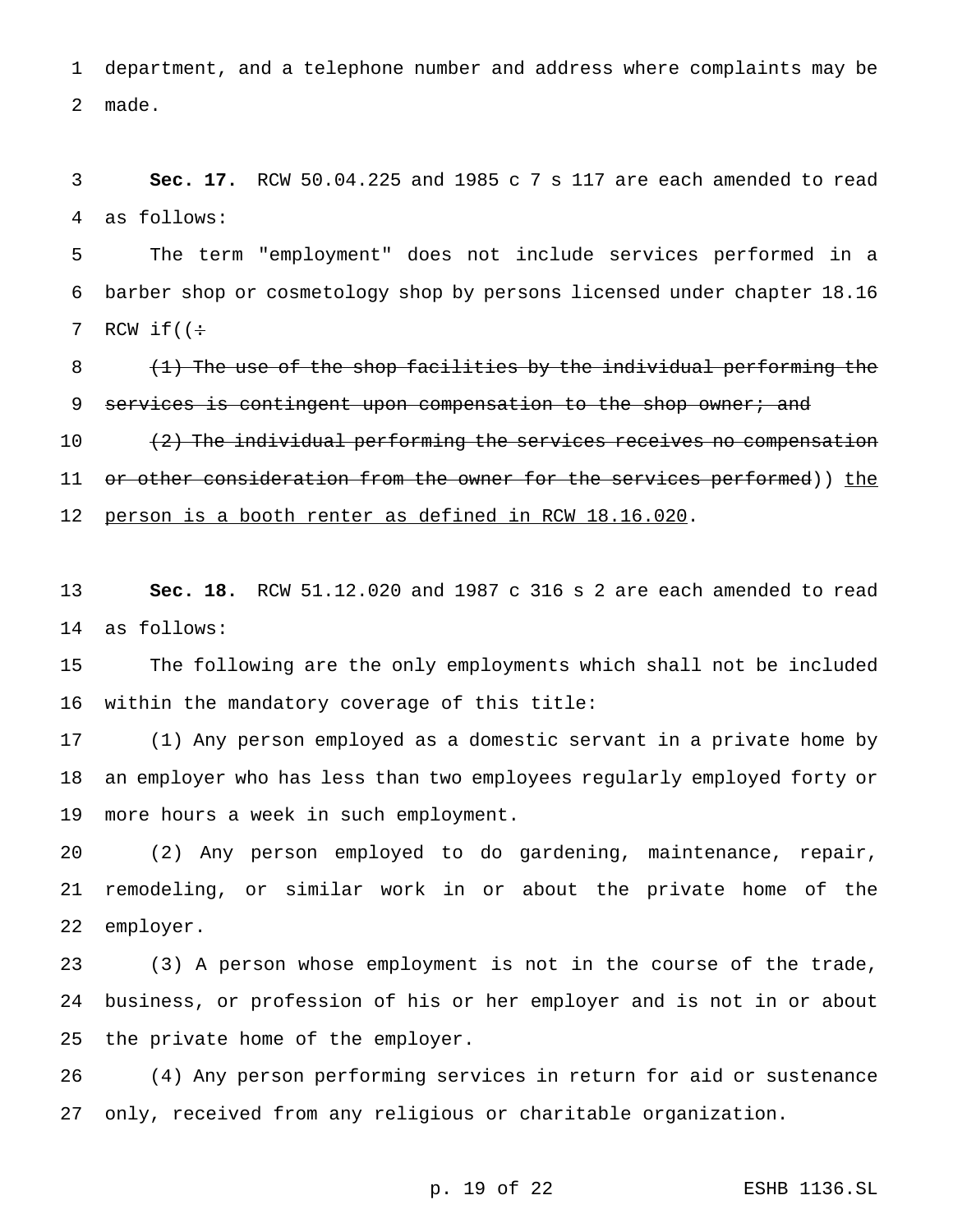(5) Sole proprietors or partners: PROVIDED, That after July 26, 1981, sole proprietors or partners who for the first time register under chapter 18.27 RCW or become licensed for the first time under chapter 19.28 RCW shall be included under the mandatory coverage provisions of this title subject to the provisions of RCW 51.32.030. These persons may elect to withdraw from coverage under RCW 51.12.115.

 (6) Any child under eighteen years of age employed by his parent or parents in agricultural activities on the family farm.

 (7) Jockeys while participating in or preparing horses for race meets licensed by the Washington horse racing commission pursuant to chapter 67.16 RCW.

 (8) Any officer of a corporation elected and empowered in accordance with the articles of incorporation or bylaws of a corporation who at all times during the period involved is also a director and shareholder of the corporation. However, any corporation may elect to cover such officers who are in fact employees of the corporation in the manner provided by RCW 51.12.110.

 (9) Services rendered by a musician or entertainer under a contract with a purchaser of the services, for a specific engagement or engagements when such musician or entertainer performs no other duties for the purchaser and is not regularly and continuously employed by the purchaser. A purchaser does not include the leader of a group or recognized entity who employs other than on a casual basis musicians or entertainers.

 (10) Services performed by a booth renter as defined in RCW 18.16.020. However, a person exempted under this subsection may elect coverage under RCW 51.32.030.

 **Sec. 19.** RCW 82.04.360 and 1961 c 15 s 82.04.360 are each amended to read as follows:

ESHB 1136.SL p. 20 of 22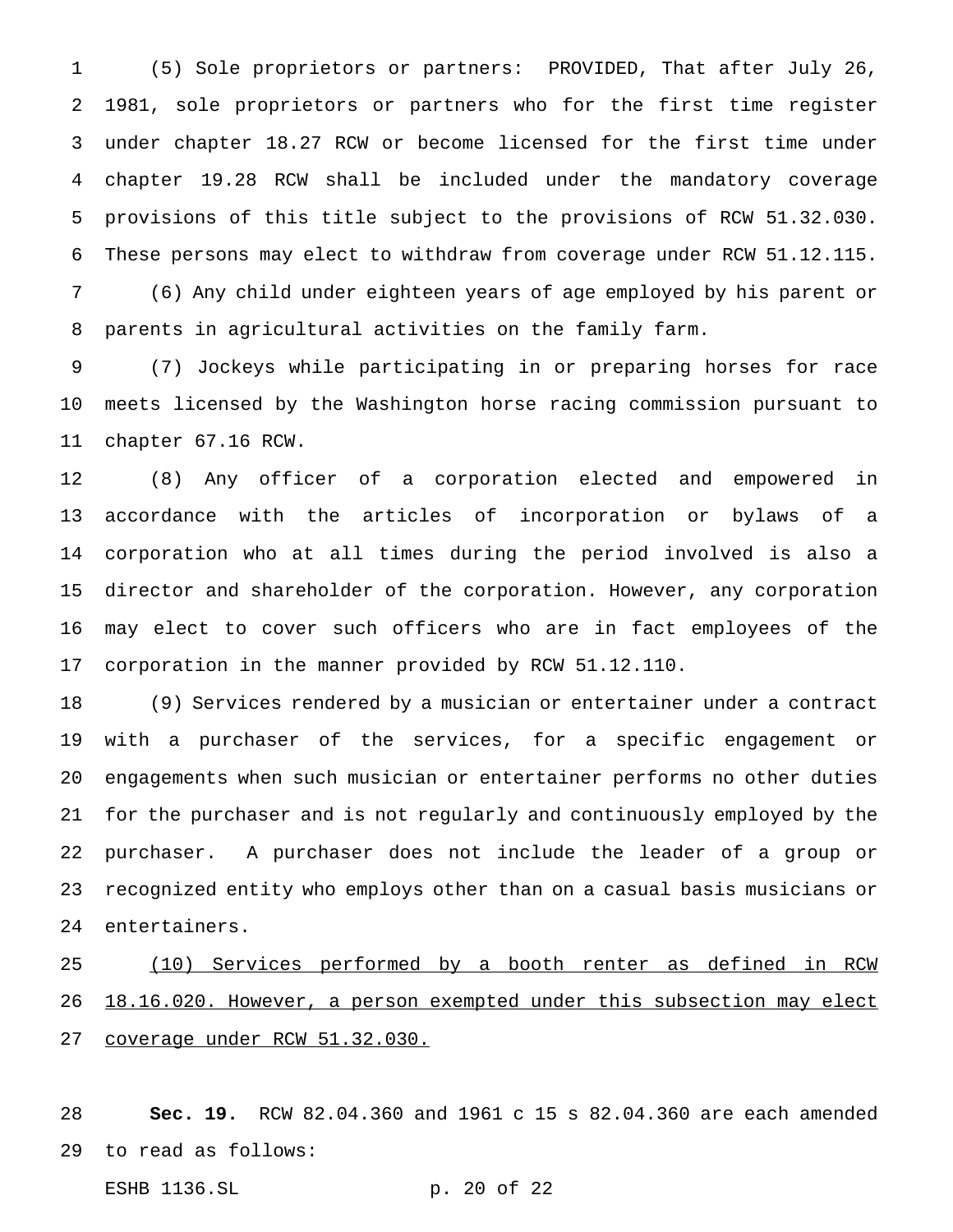1 (1) This chapter shall not apply to any person in respect to his or 2 her employment in the capacity of an employee or servant as distinguished from that of an independent contractor.

 (2) A booth renter, as defined by RCW 18.16.020, is an independent 5 contractor for purposes of this chapter.

 NEW SECTION. **Sec. 20.** It is a violation of this chapter for any person to engage in the commercial practice of cosmetology, barbering, esthetics, or manicuring, except in a licensed salon/shop or the home, office, or other location selected by the client for obtaining the services of a personal service operator, or with the appropriate individual license when delivering services to placebound clients. Placebound clients are defined as persons who are ill, disabled, or otherwise unable to travel to a salon/shop.

 NEW SECTION. **Sec. 21.** Sections 8, 9, 15, 16, and 20 of this act are each added to chapter 18.16 RCW.

 NEW SECTION. **Sec. 22.** If any provision of this act or its application to any person or circumstance is held invalid, the remainder of the act or the application of the provision to other persons or circumstances is not affected.

20 \*NEW SECTION. Sec. 23. This act is necessary for the immediate preservation of the public peace, health, or safety, or support of the state government and its existing public institutions, and shall take effect July 1, 1991.

**\*Sec. 23 was vetoed, see message at end of chapter.**